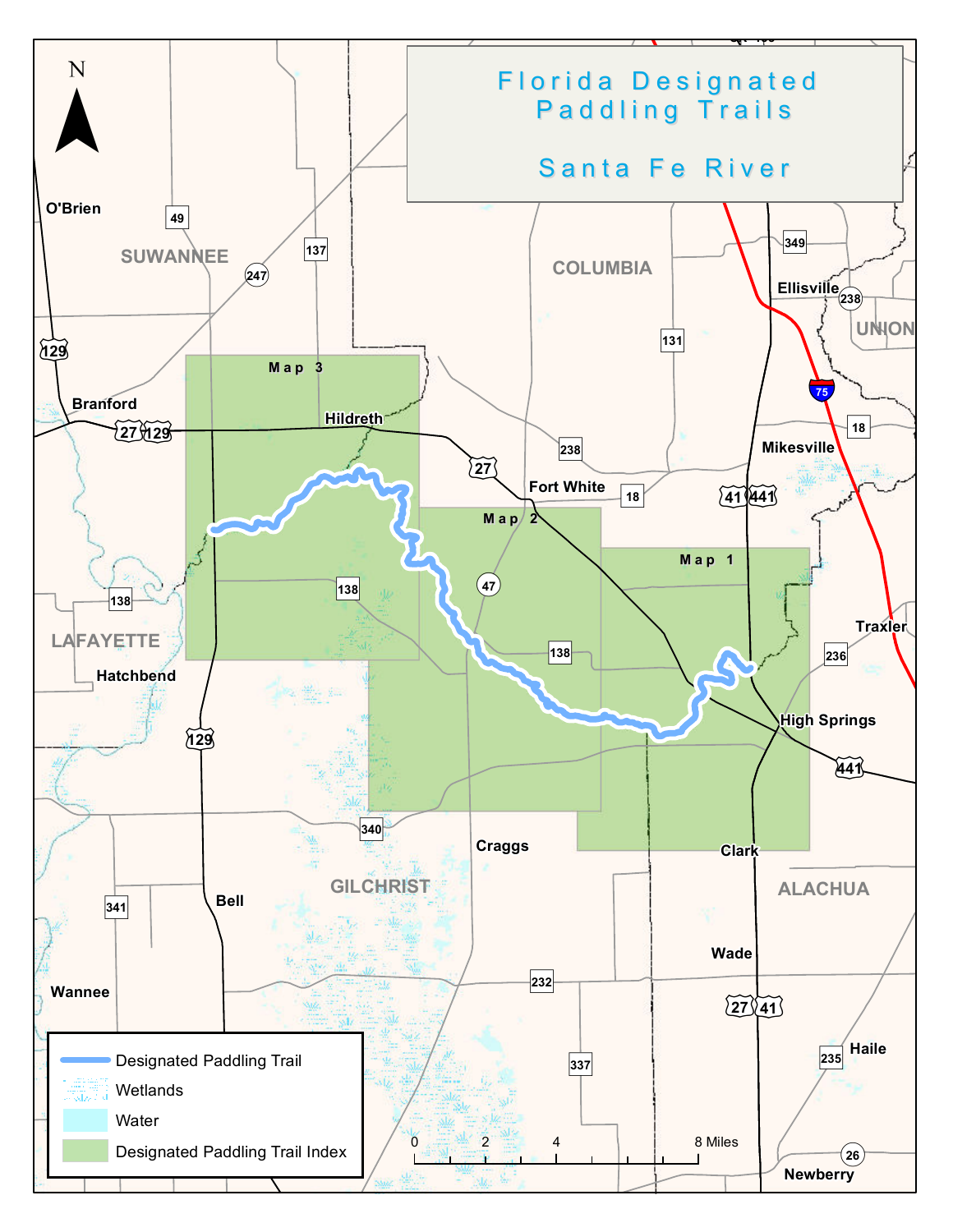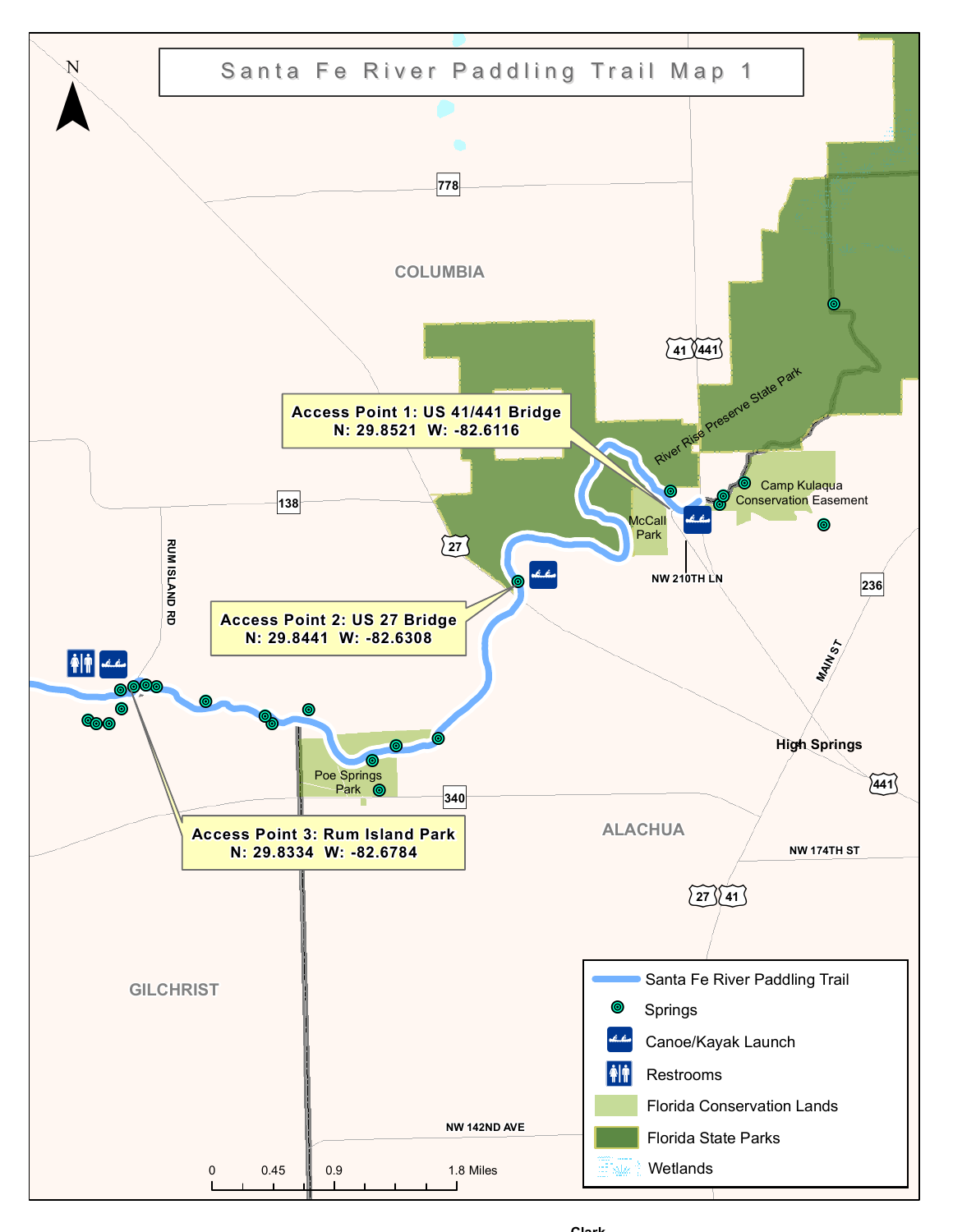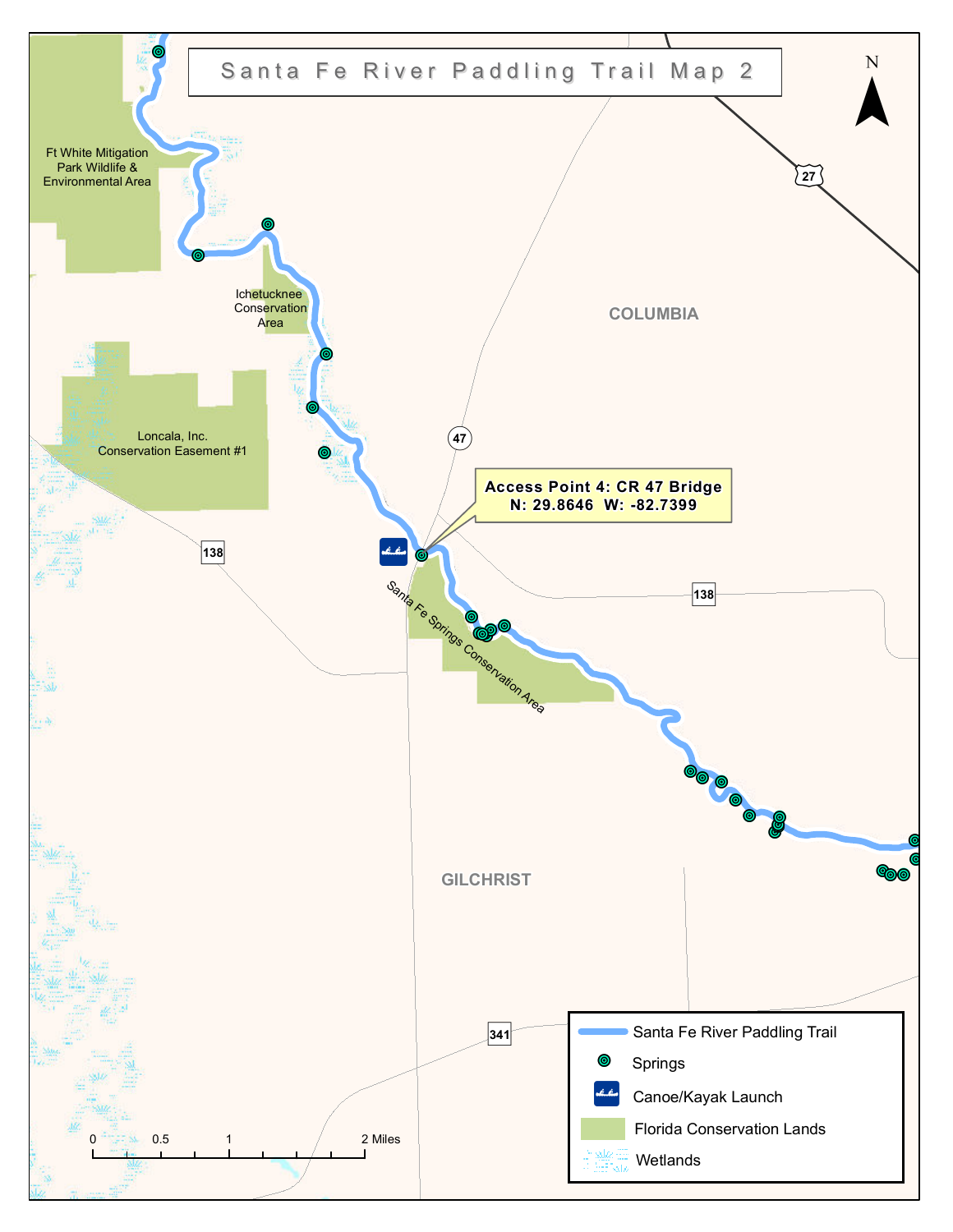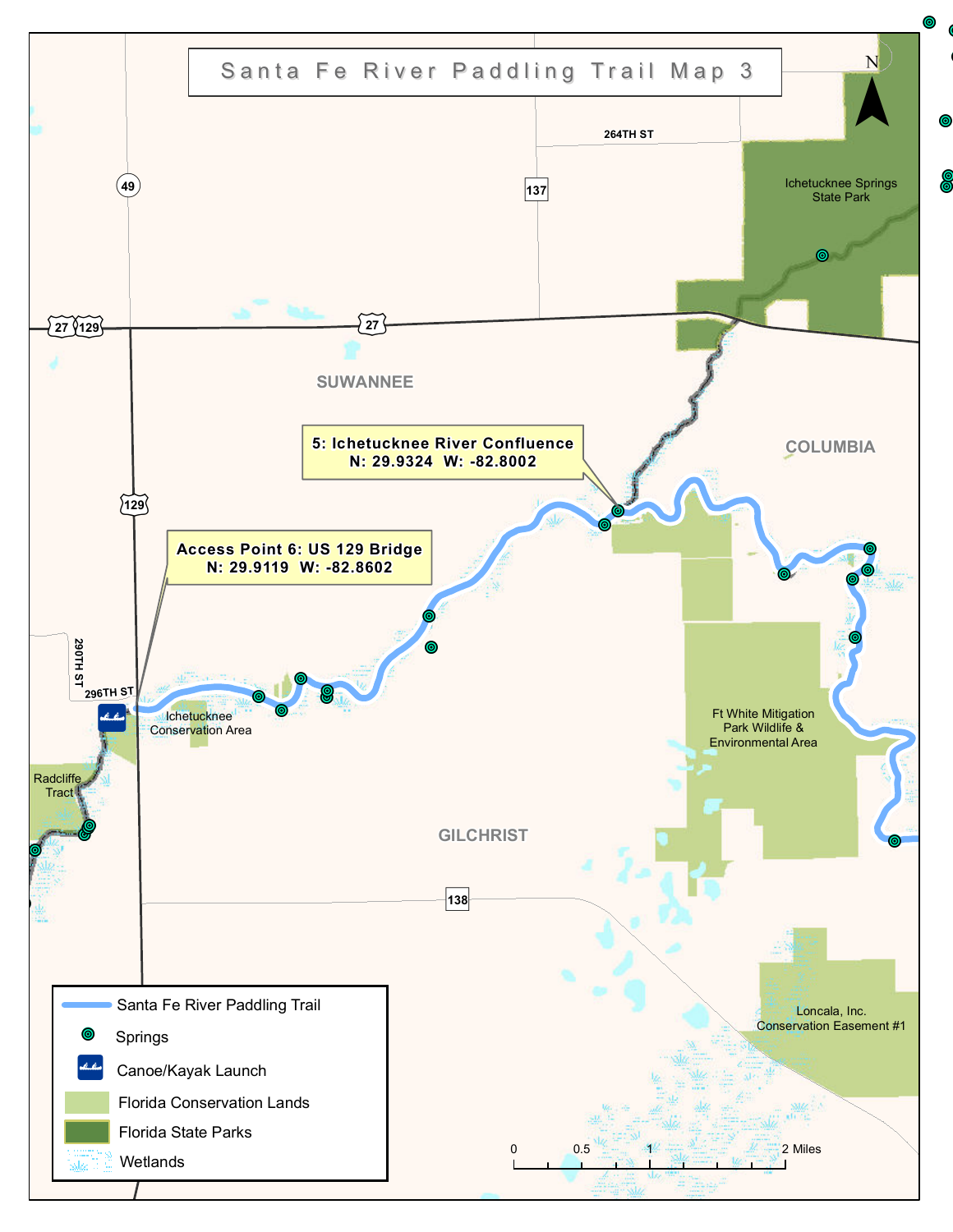



### **The Waterway**

The picturesque Santa Fe River curves past hardwood hammocks and through river swamps on its way to joining the Suwanee River. Many clear [springs](http://santaferiversprings.com/about_the_springs/) feed the Santa Fe and a dip in the crystal waters provides relief on hot days. Some privately owned ones charge admission to enter and will be posted as such as you enter the spring run. There are other publicly owned parks that do not charge. Small shoals are present during low water, which can be attempted by intermediate paddlers. The Santa Fe River goes underground in O'Leno State Park and reemerges over three miles away in River Rise State Park as a circular pool before resuming its journey to the Suwannee River. From the put-in near US 41/441 it is possible to paddle about 5 miles roundtrip to visit the River Rise. This is a remote and beautiful area and it is worth paddling upstream to enjoy the wilderness scenery.

### **The Paddling Experience**

The 26-mile scenic Santa Fe paddling trail is suitable for beginners in general, depending on water levels. It is a well-loved river and may be crowded with tubers and boaters during summer and weekends. Lose the crowds and visit on weekdays or during Florida's pleasant winter months. Avoid leaving vehicles overnight in remote places; contact outfitters listed below for shuttling and safe parking. River levels at the [SRWMD](http://www.mysuwanneeriver.org/realtime/river-30-day.php?id=02321975)  [gauge](http://www.mysuwanneeriver.org/realtime/river-30-day.php?id=02321975) at the US 441 Bridge should be above 32 feet for adequate water between US 441 and US 27. If river levels are below 31.5 feet at the same gauge, there will be some shallow spots below the US 27 Bridge that may require pushing or pulling your boat for short stretches.

It is permissible to camp on Suwannee River Water Management District property on the west side of the river between Ginnie Springs and the SR 47 Bridge. There is no charge but you must call first at (386) 362- 1001 or 1-800-226-1066 (Florida only) during business hours Monday - Friday.

### **Access Points**

### **#1, Start of the Trail, US 41/441 Bridge**

This launch is only a couple of hundred yards from the US 41 bridge. *From the intersection of US 41 and CR 236 (Main Street) in High Springs, travel north on US 41 about one mile. As US 41 curves to the right look for a paved road to your left and follow down to the boat ramp at the end.*

### **#2, Mile 3.0, US 27 Bridge**

Lily Springs, a short distance downstream of the US 27 boat ramp, is the home of Naked Ed, a colorful local character, who is frequently clad in a loincloth (or not). He welcomes respectful visitors to the springs and he usually sits behind a privacy screen as he chats to visitors. *Parking area and boat ramp are on the northwest side of the bridge just a few miles west of High Springs on US 27*

#### **#3, Mile 7, Rum Island Park**

The name "Rum Island" was believed to be derived from bootlegging and moonshine operations on the island in the early 1900s. Currently, no alcohol is allowed in the park. *Follow Highway 27 west out of High Springs*